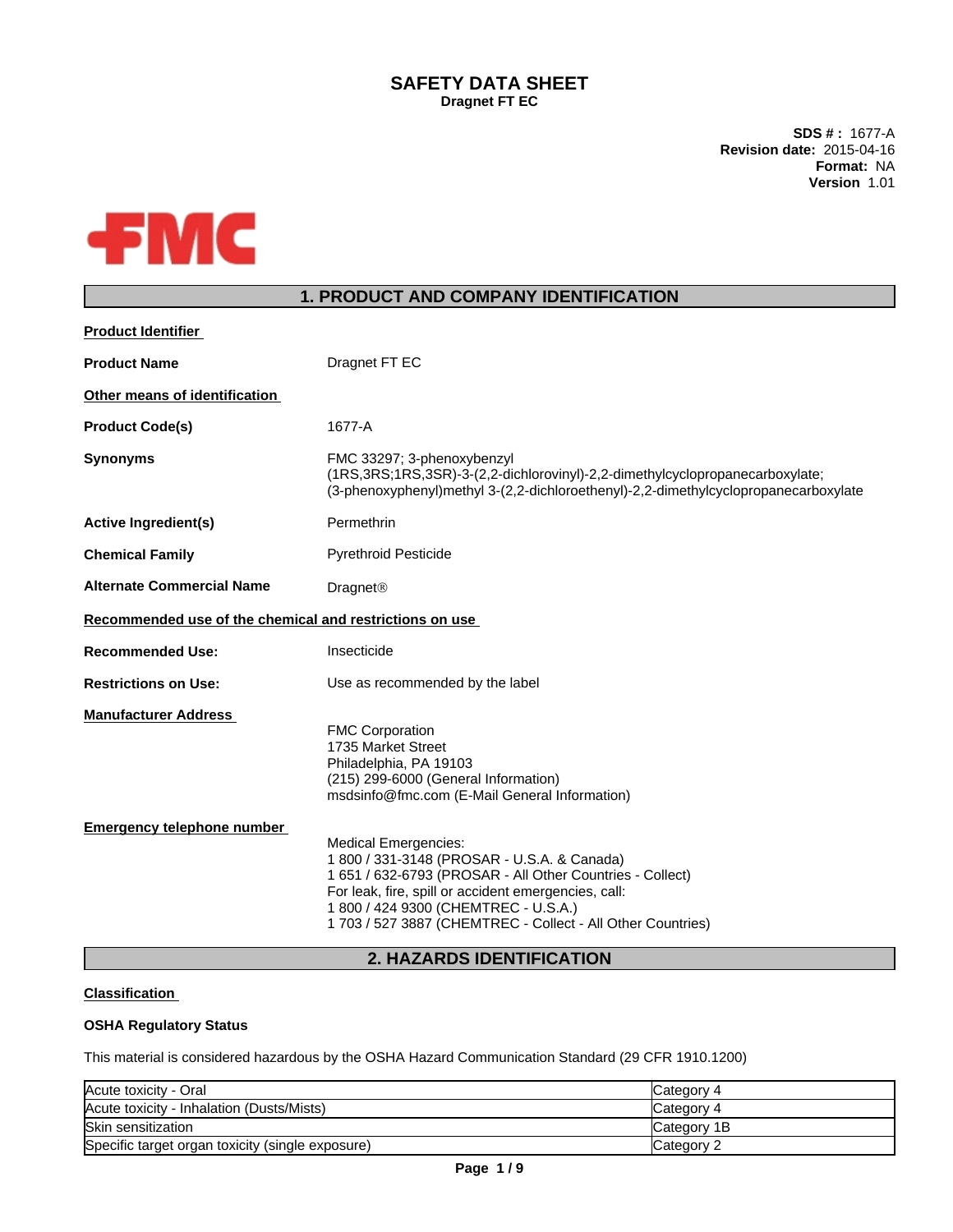|                                                       | 1 Y Y Y IV I I<br>. |
|-------------------------------------------------------|---------------------|
| Specific target organ toxicity<br>(repeated exposure) | ∵atedorv            |
| Aspiration toxicity                                   | ategoryٽ            |
| Flammable liquids                                     | Category<br>ື       |

#### **GHS Label elements, including precautionary statements**

### **EMERGENCY OVERVIEW**

### **Danger**

#### **Hazard Statements**

H302 - Harmful if swallowed

- H304 May be fatal if swallowed and enters airways
- H317 May cause an allergic skin reaction
- H332 Harmful if inhaled
- H371 May cause damage to organs
- H373 May cause damage to organs through prolonged or repeated exposure



#### **Precautionary Statements - Prevention**

- P264 Wash face, hands and any exposed skin thoroughly after handling
- P271 Use only outdoors or in a well-ventilated area
- P272 Contaminated work clothing should not be allowed out of the workplace
- P260 Do not breathe dust/fume/gas/mist/vapors/spray
- P210 Keep away from heat/sparks/open flames/hot surfaces. No smoking
- P233 Keep container tightly closed
- P240 Ground/bond container and receiving equipment
- P241 Use explosion-proof electrical/ ventilating / lighting/ .? / equipment
- P242 Use only non-sparking tools

P243 - Take precautionary measures against static discharge

### **Precautionary Statements - Response**

- P308 + P311 IF exposed or concerned: Call a POISON CENTER or doctor
- P333 + P313 If skin irritation or rash occurs: Get medical advice/ attention
- P363 Wash contaminated clothing before reuse
- P303 + P361 + P353 IF ON SKIN (or hair): Take off immediately all contaminated clothing. Rinse skin with water/ shower P304 + P340 - IF INHALED: Remove person to fresh air and keep comfortable for breathing
- P312 Call a POISON CENTER or doctor if you feel unwell
- P301 + P310 IF SWALLOWED: Immediately call a POISON CENTER or doctor
- P331 Do NOT induce vomiting
- P330 Rinse mouth

P370 + P378 - In case of fire: Use Foam. Carbon dioxide (CO 2). Dry chemical. Water spray or fog for extinction

#### **Precautionary Statements - Storage**

P405 - Store locked up P403 + P235 - Store in a well-ventilated place. Keep cool

#### **Precautionary Statements - Disposal**

P501 - Dispose of contents/ container to an approved waste disposal plant

### **Hazards not otherwise classified (HNOC)**

No hazards not otherwise classified were identified.

#### **Other Information**

Very toxic to aquatic life with long lasting effects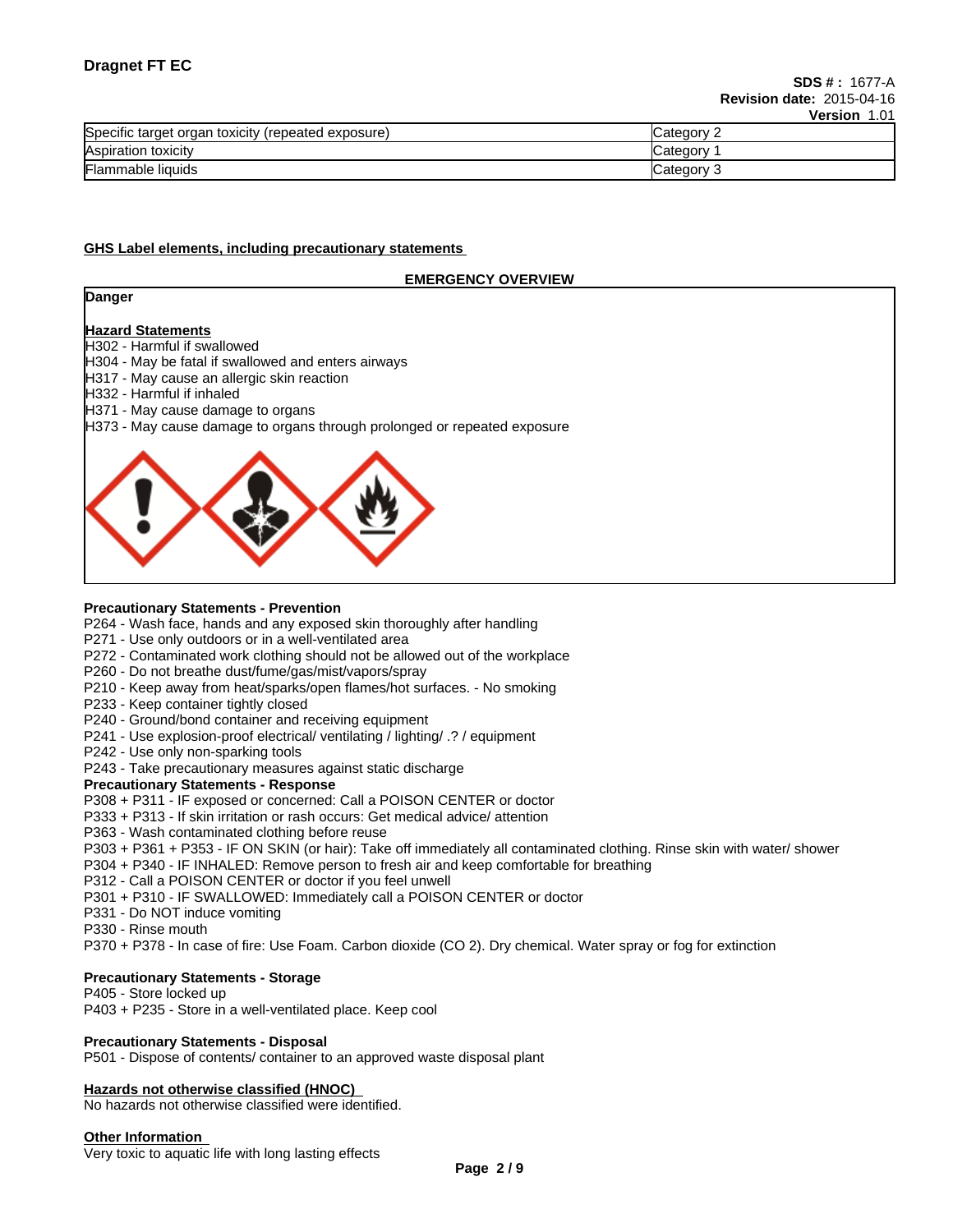# **3. COMPOSITION/INFORMATION ON INGREDIENTS**

**Chemical Family** Pyrethroid Pesticide.

| Chamica.<br>name | <b>CAS-No</b>  | 4 N Z       |
|------------------|----------------|-------------|
| ietnrir          | $\sim$<br>roc. | 26L<br>JU.C |
| White spiri      | ימפ            | -20<br>טכ-י |

Synonyms are provided in Section 1.

|                                                                                                            | <b>4. FIRST AID MEASURES</b>                                                                                                                                                                                                                                                                                                     |
|------------------------------------------------------------------------------------------------------------|----------------------------------------------------------------------------------------------------------------------------------------------------------------------------------------------------------------------------------------------------------------------------------------------------------------------------------|
|                                                                                                            |                                                                                                                                                                                                                                                                                                                                  |
| <b>Eye Contact</b>                                                                                         | Hold eyes open and rinse slowly and gently with water for 15 to 20 minutes. Remove<br>contact lenses, if present, after the first 5 minutes, then continue rinsing eye. Call a poison<br>control center or doctor for further treatment advice.                                                                                  |
| <b>Skin Contact</b>                                                                                        | Take off contaminated clothing. Rinse skin immediately with plenty of water for 15-20<br>minutes. Call a poison control center or doctor for further treatment advice.                                                                                                                                                           |
| <b>Inhalation</b>                                                                                          | Move to fresh air. If person is not breathing, call 911 or an ambulance, then give artificial<br>respiration, preferably mouth-to-mouth if possible. Call a poison control center or doctor for<br>further treatment advice.                                                                                                     |
| Ingestion                                                                                                  | Immediately call a poison control center or doctor. Do not induce vomiting unless told to do<br>so by a poison control center or doctor. Do not give any liquid to the person. Do not give<br>anything by mouth to an unconscious person.                                                                                        |
| Most important symptoms and<br>effects, both acute and delayed                                             | Central nervous system effects.                                                                                                                                                                                                                                                                                                  |
| Indication of immediate medical<br>attention and special treatment<br>needed, if necessary                 | Contains petroleum distillate. Vomiting may cause aspiration pneumonia. This product is a<br>pyrethroid. If large amounts have been ingested, the stomach and intestines should be<br>evacuated. Treatment is symptomatic and supportive. Digestible fats, oils, or alcohol may<br>increase absorption and so should be avoided. |
|                                                                                                            | <b>5. FIRE-FIGHTING MEASURES</b>                                                                                                                                                                                                                                                                                                 |
| <b>Suitable Extinguishing Media</b>                                                                        | Foam. Carbon dioxide (CO <sub>2</sub> ). Dry chemical. Water spray or fog.                                                                                                                                                                                                                                                       |
| Specific Hazards Arising from the<br><b>Chemical</b>                                                       | Flammable liquids                                                                                                                                                                                                                                                                                                                |
| <u>Explosion data</u><br><b>Sensitivity to Mechanical Impact</b><br><b>Sensitivity to Static Discharge</b> | Not sensitive.<br>Not sensitive.                                                                                                                                                                                                                                                                                                 |
| Protective equipment and<br>precautions for firefighters                                                   | As in any fire, wear self-contained breathing apparatus and full protective gear. Isolate fire<br>area. Evaluate downwind.                                                                                                                                                                                                       |
|                                                                                                            | <b>6. ACCIDENTAL RELEASE MEASURES</b>                                                                                                                                                                                                                                                                                            |
| <b>Personal Precautions</b>                                                                                | Isolate and post spill area. Remove all sources of ignition. Wear suitable protective clothing,<br>gloves and eye/face protection. For personal protection see section 8.                                                                                                                                                        |
| Other                                                                                                      | For further clean-up instructions, call FMC Emergency Hotline number listed in Section 1<br>"Product and Company Identification" above.                                                                                                                                                                                          |
| <b>Environmental Precautions</b>                                                                           | See Section 12 for additional Ecological Information.<br>Page 3/9                                                                                                                                                                                                                                                                |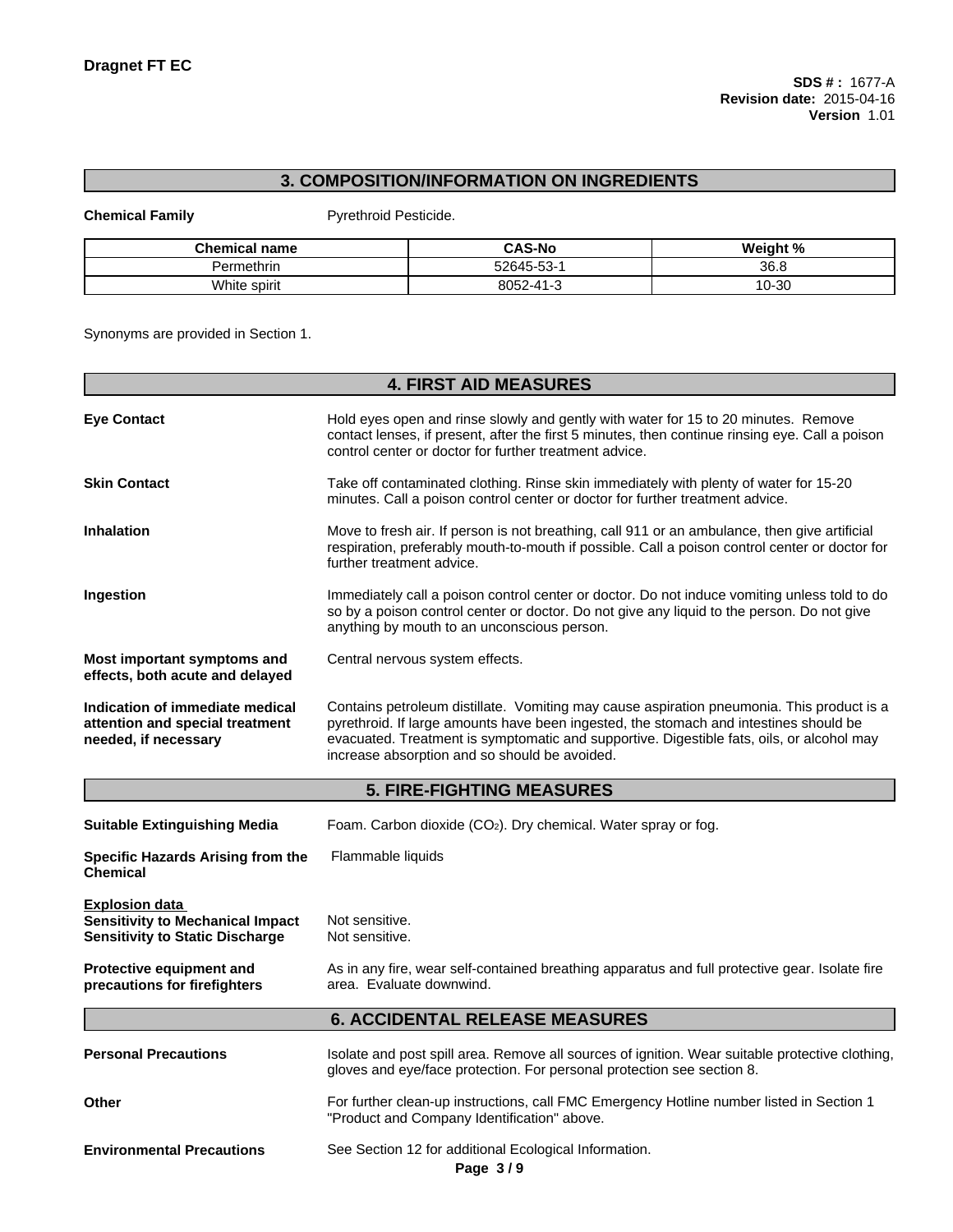# **Methods for Containment** Dike to prevent runoff. Absorb with earth, sand or other non-combustible material and transfer to containers for later disposal. **Methods for cleaning up** Clean and neutralize spill area, tools and equipment by washing with bleach water and soap. Absorb rinsate and add to the collected waste. Waste must be classified and labeled

## **7. HANDLING AND STORAGE**

prior to recycling or disposal. Dispose of waste as indicated in Section 13.

Handling **Handling Do not contaminate other pesticides**, fertilizers, water, food, or feed by storage or disposal. **Storage** Keep in a dry, cool and well-ventilated place. Keep away from open flames, hot surfaces and sources of ignition. Keep out of reach of children and animals. Keep/store only in original container.

### **Incompatible products** None known

# **8. EXPOSURE CONTROLS/PERSONAL PROTECTION**

## **Control parameters**

| <b>Chemical name</b>      | <b>ACGIH TLV</b>                                          | <b>OSHA PEL</b>                                     | <b>NIOSH</b>                                                                                 | Mexico                                                                                                                     |
|---------------------------|-----------------------------------------------------------|-----------------------------------------------------|----------------------------------------------------------------------------------------------|----------------------------------------------------------------------------------------------------------------------------|
| White spirit<br>8052-41-3 | TWA: 100 ppm                                              | TWA: 500 ppm<br>TWA: 2900 mg/m <sup>3</sup>         | IDLH: 20000 mg/m <sup>3</sup><br>TWA: $350 \text{ mg/m}^3$<br>Ceiling: $1800 \text{ mg/m}^3$ | Mexico: TWA 100 ppm<br>Mexico: TWA 523 mg/m <sup>3</sup><br>Mexico: STEL 200 ppm<br>Mexico: STEL 1050<br>mq/m <sup>3</sup> |
| <b>Chemical name</b>      | <b>British Columbia</b>                                   | Quebec                                              | <b>Ontario TWAEV</b>                                                                         | <b>Alberta</b>                                                                                                             |
| White spirit<br>8052-41-3 | TWA: 290 mg/m <sup>3</sup><br>STEL: 580 mg/m <sup>3</sup> | <b>TWA: 100 ppm</b><br>TWA: $525$ mg/m <sup>3</sup> | TWA: $525 \text{ mg/m}^3$                                                                    | TWA: 100 ppm<br>TWA: $572 \text{ mg/m}^3$                                                                                  |

## **Appropriate engineering controls**

**Engineering measures** Apply technical measures to comply with the occupational exposure limits. Ensure adequate ventilation, especially in confined areas. When working in confined spaces (tanks, containers, etc.), ensure that there is a supply of air suitable for breathing and wear the recommended equipment.

#### **Individual protection measures, such as personal protective equipment**

| <b>Eye/Face Protection</b>      | If there is a potential for exposure to particles which could cause eye discomfort, wear<br>chemical goggles.                                                                                                                                                                                                              |
|---------------------------------|----------------------------------------------------------------------------------------------------------------------------------------------------------------------------------------------------------------------------------------------------------------------------------------------------------------------------|
| <b>Skin and Body Protection</b> | Wear long-sleeved shirt, long pants, socks, and shoes.                                                                                                                                                                                                                                                                     |
| <b>Hand Protection</b>          | Protective gloves                                                                                                                                                                                                                                                                                                          |
| <b>Respiratory Protection</b>   | If exposure limits are exceeded or irritation is experienced, NIOSH/MSHA approved<br>respiratory protection should be worn. Respiratory protection must be provided in<br>accordance with current local regulations.                                                                                                       |
| <b>Hygiene measures</b>         | Clean water should be available for washing in case of eye or skin contamination. Wash<br>skin prior to eating, drinking, chewing gum or using tobacco. Shower or bathe at the end of<br>working. Remove and wash contaminated clothing before re-use. Launder work clothing<br>separately from regular household laundry. |
| <b>General information</b>      | If the product is used in mixtures, it is recommended that you contact the appropriate<br>protective equipment suppliers These recommendations apply to the product as supplied                                                                                                                                            |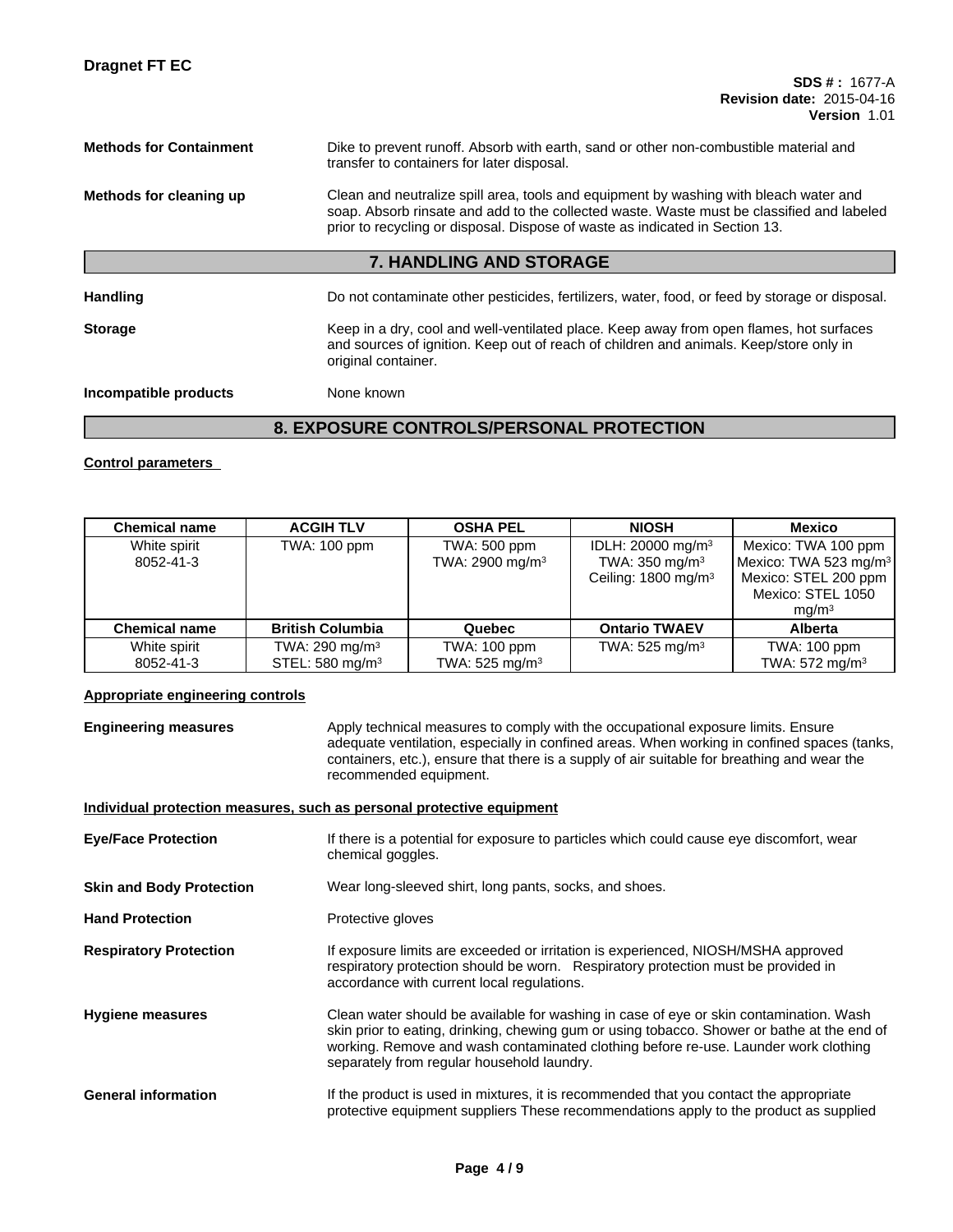# **9. PHYSICAL AND CHEMICAL PROPERTIES**

### **Information on basic physical and chemical properties**

| Appearance                       | Amber, Liquid            |
|----------------------------------|--------------------------|
| <b>Physical State</b>            | Liquid                   |
| Color                            | Amber                    |
| Odor                             | Faint hydrocarbon        |
| Odor threshold                   | No information available |
| рH                               | 7.5 @ 20 °C              |
| Melting point/freezing point     | Not applicable           |
| <b>Boiling Point/Range</b>       | No information available |
| Flash point                      | 42 °C / 107.6 °F         |
| <b>Evaporation Rate</b>          | No information available |
| Flammability (solid, gas)        | No information available |
| <b>Flammability Limit in Air</b> |                          |
| <b>Upper flammability limit:</b> | No information available |
| Lower flammability limit:        | No information available |
| Vapor pressure                   | No information available |
| Vapor density                    | No information available |
| Density                          | $8.66$ lb/gal            |
| <b>Specific gravity</b>          | 1.039 @ 20 °C            |
| Water solubility                 | Emulsifies               |
| Solubility in other solvents     | No information available |
| <b>Partition coefficient</b>     | No information available |
| Autoignition temperature         | No information available |
| <b>Decomposition temperature</b> | No information available |
| Viscosity, kinematic             | No information available |
| Viscosity, dynamic               | No information available |
| <b>Explosive properties</b>      | No information available |
| <b>Oxidizing properties</b>      | No information available |
| Molecular weight                 | No information available |
| <b>Bulk density</b>              | No information available |
|                                  |                          |

# **10. STABILITY AND REACTIVITY**

| <b>Reactivity</b>                                                | Not applicable                                                                    |
|------------------------------------------------------------------|-----------------------------------------------------------------------------------|
| <b>Chemical Stability</b>                                        | Stable under recommended storage conditions.                                      |
| Possibility of Hazardous Reactions None under normal processing. |                                                                                   |
| Hazardous polymerization                                         | Hazardous polymerization does not occur.                                          |
| <b>Conditions to avoid</b>                                       | Excessive heat, Keep away from open flames, hot surfaces and sources of ignition. |
| Incompatible materials                                           | None known.                                                                       |

**Hazardous Decomposition Products** Chlorine, Hydrogen chloride, Carbon oxides (COx), Aldehydes.

# **11. TOXICOLOGICAL INFORMATION**

#### **Product Information**

| LD50 Oral                         | 998 mg/kg (rat)          |
|-----------------------------------|--------------------------|
| <b>LD50 Dermal</b>                | $> 2,000$ mg/kg (rabbit) |
| <b>LC50 Inhalation</b>            | $> 4.3$ mg/L 4 hr (rat)  |
| Serious eye damage/eye irritation | Mildly irritating.       |
| <b>Skin corrosion/irritation</b>  | Moderately irritating.   |
| <b>Sensitization</b>              | Sensitizer               |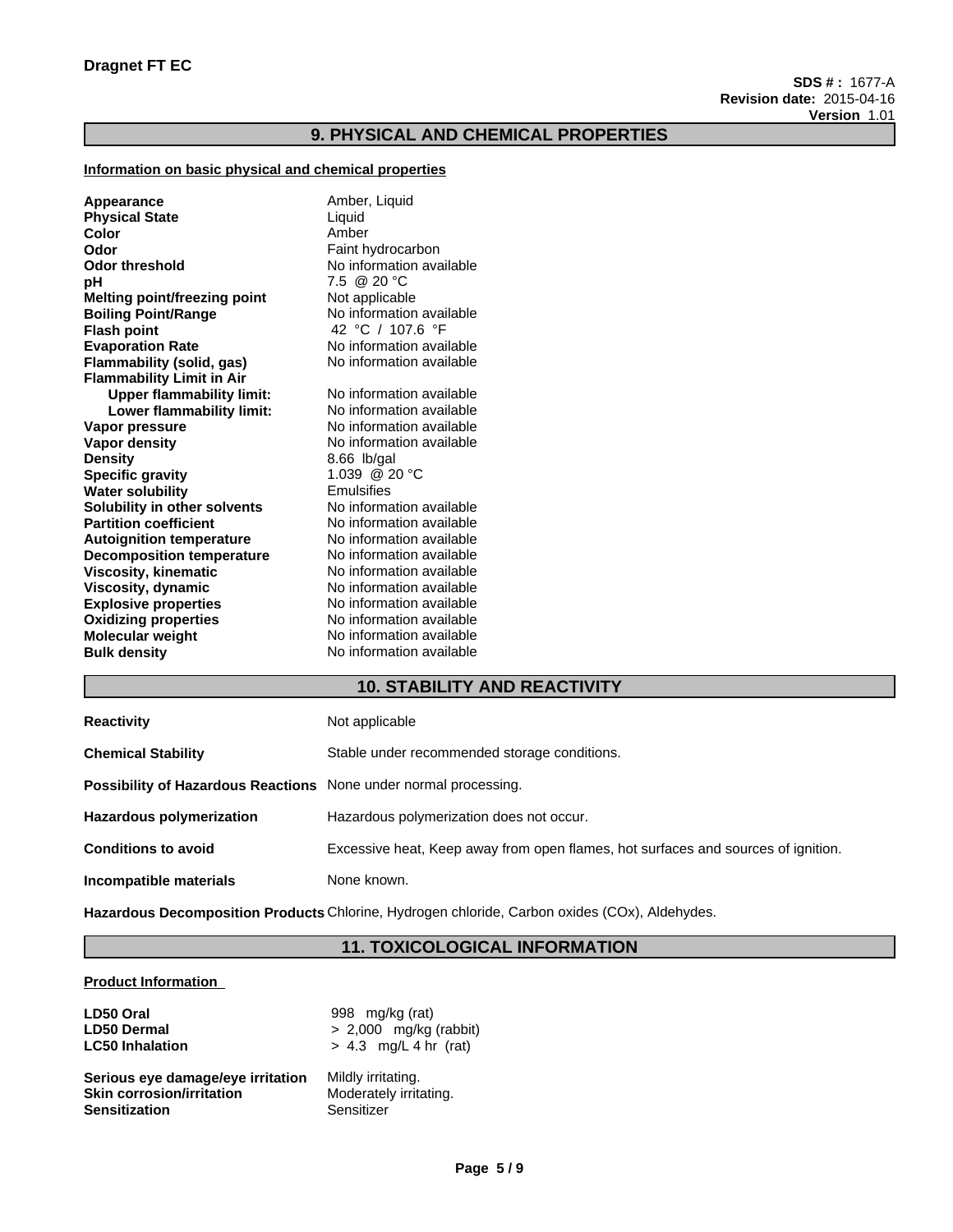#### **Information on toxicological effects**

| <b>Symptoms</b>                 |                                                                                            | Large toxic doses of the formulated product, administered by ingestion to animals,<br>produced central nervous system effects with symptoms that include hypersensitivity to<br>touch and sound, tremors, and clonic convulsions. Overexposure via inhalation produced<br>symptoms such as squinting eyes, irregular and rattling breathing, and ataxia. |            |             |  |  |
|---------------------------------|--------------------------------------------------------------------------------------------|----------------------------------------------------------------------------------------------------------------------------------------------------------------------------------------------------------------------------------------------------------------------------------------------------------------------------------------------------------|------------|-------------|--|--|
|                                 | Delayed and immediate effects as well as chronic effects from short and long-term exposure |                                                                                                                                                                                                                                                                                                                                                          |            |             |  |  |
| <b>Chronic toxicity</b>         |                                                                                            | Effects are expected to be similar to those that are seen with acute toxicity.                                                                                                                                                                                                                                                                           |            |             |  |  |
| <b>Mutagenicity</b>             |                                                                                            | Permethrin: Not genotoxic in laboratory studies.                                                                                                                                                                                                                                                                                                         |            |             |  |  |
| Carcinogenicity                 |                                                                                            | Permethrin: Evidence of tumors in mice but is not considered relevant to humans.                                                                                                                                                                                                                                                                         |            |             |  |  |
| <b>Neurological effects</b>     |                                                                                            | Permethrin: Clinical signs of neurotoxicity include altered motor activity and FOB effects,<br>with no signs of histopathology.                                                                                                                                                                                                                          |            |             |  |  |
| <b>Reproductive toxicity</b>    |                                                                                            | Permethrin: No toxicity to reproduction in animal studies.                                                                                                                                                                                                                                                                                               |            |             |  |  |
| <b>Developmental toxicity</b>   |                                                                                            | Permethrin: Not teratogenic in animal studies.                                                                                                                                                                                                                                                                                                           |            |             |  |  |
| <b>STOT - single exposure</b>   |                                                                                            | May cause damage to organs. See listed target organs below.                                                                                                                                                                                                                                                                                              |            |             |  |  |
| <b>STOT - repeated exposure</b> |                                                                                            | May cause damage to organs through prolonged or repeated exposure. See listed target<br>organs below.                                                                                                                                                                                                                                                    |            |             |  |  |
| <b>Target organ effects</b>     |                                                                                            | Permethrin: Central Nervous System (CNS).                                                                                                                                                                                                                                                                                                                |            |             |  |  |
| <b>Neurological effects</b>     |                                                                                            | Permethrin: Clinical signs of neurotoxicity include altered motor activity and FOB effects,<br>with no signs of histopathology.                                                                                                                                                                                                                          |            |             |  |  |
| <b>Aspiration hazard</b>        |                                                                                            | Potential for aspiration if swallowed.                                                                                                                                                                                                                                                                                                                   |            |             |  |  |
| <b>Chemical name</b>            | <b>ACGIH</b>                                                                               | <b>IARC</b>                                                                                                                                                                                                                                                                                                                                              | <b>NTP</b> | <b>OSHA</b> |  |  |
| Permethrin<br>52645-53-1        |                                                                                            | Group 3                                                                                                                                                                                                                                                                                                                                                  |            |             |  |  |

*IARC (International Agency for Research on Cancer) Group 3 - Not classifiable as to its carcinogenicity to humans*

# **12. ECOLOGICAL INFORMATION**

### **Ecotoxicity**

| Permethrin (52645-53-1) |                  |             |        |              |  |
|-------------------------|------------------|-------------|--------|--------------|--|
| Active Ingredient(s)    | <b>IDuration</b> | Species     | Value  | <b>Units</b> |  |
| <b>Permethrin</b>       | 48 h EC50        | Crustacea   | 10.001 | mq/L         |  |
|                         | 72 h EC50        | Algae       | 0.0125 | mg/L         |  |
|                         | 96 h LC50        | <b>Fish</b> | l0.79  | µg/L         |  |
|                         | 21 d NOEC        | Crustacea   | 10.039 | µg/L         |  |
|                         | 96 hr NOEC       | Algae       | 0.9    | µg/L         |  |
|                         | 21 d NOEC        | Fish        | 0.3    | µg/L         |  |

| Persistence and degradability                                                             | Permethrin: Moderately persistent. Does not readily hydrolyze. Not readily biodegradable.                                                                                                                                  |  |  |  |  |  |
|-------------------------------------------------------------------------------------------|----------------------------------------------------------------------------------------------------------------------------------------------------------------------------------------------------------------------------|--|--|--|--|--|
| Permethrin: The substance has a potential for bioconcentration.<br><b>Bioaccumulation</b> |                                                                                                                                                                                                                            |  |  |  |  |  |
| <b>Mobility</b>                                                                           | Permethrin: Immobile: Not expected to reach groundwater.                                                                                                                                                                   |  |  |  |  |  |
| <b>13. DISPOSAL CONSIDERATIONS</b>                                                        |                                                                                                                                                                                                                            |  |  |  |  |  |
| Waste disposal methods                                                                    | Improper disposal of excess pesticide, spray mixture, or rinsate is prohibited. If these<br>wastes cannot be disposed of by use according to label instructions, contact appropriate<br>disposal authorities for guidance. |  |  |  |  |  |
| <b>Contaminated Packaging</b>                                                             | Containers must be disposed of in accordance with local, state and federal regulations.<br>Refer to the product label for container disposal instructions.                                                                 |  |  |  |  |  |
|                                                                                           |                                                                                                                                                                                                                            |  |  |  |  |  |

# **14. TRANSPORT INFORMATION**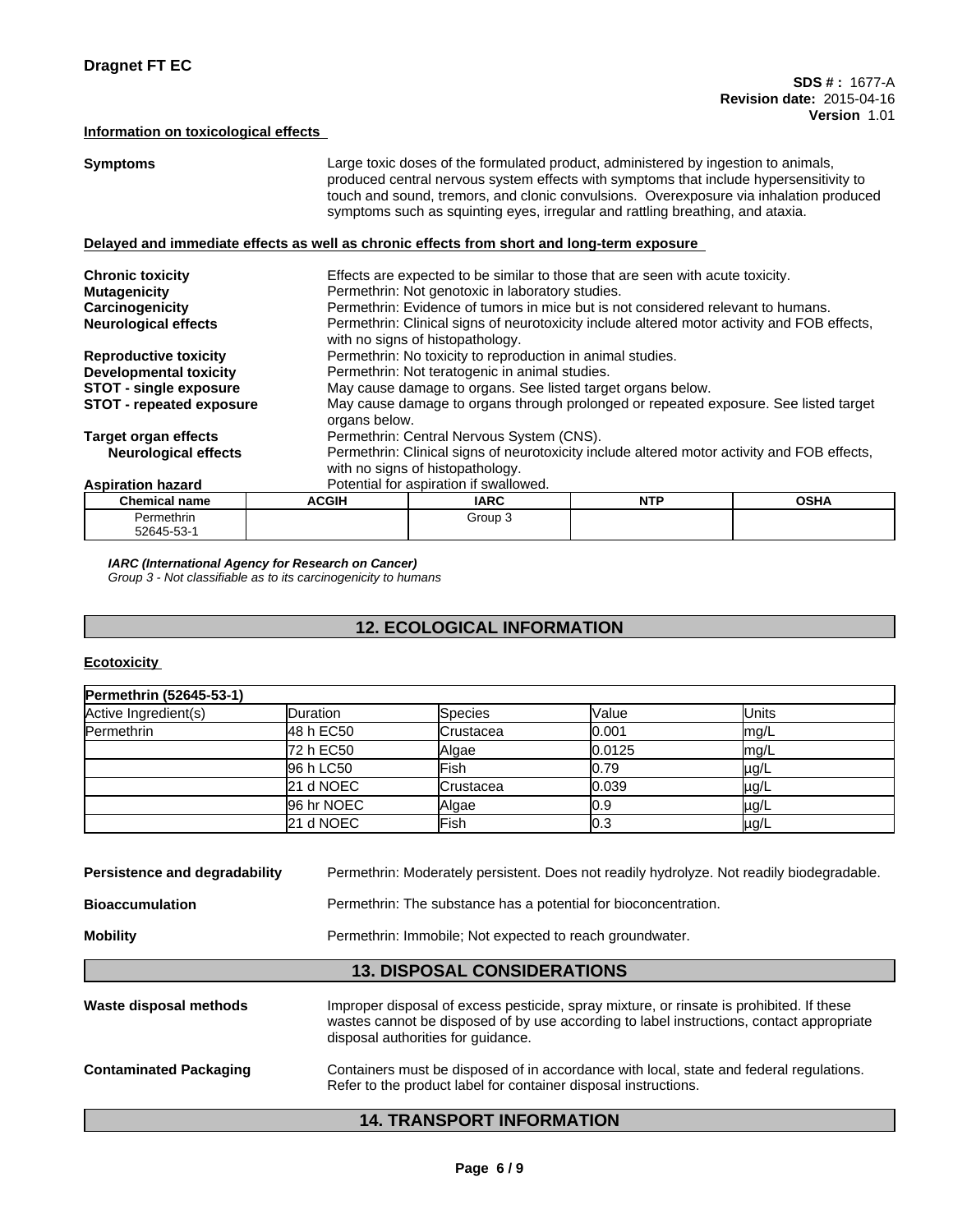| <b>Dragnet FT EC</b>                                                                                                                                                                                                                                                                                      |                                                                                                                                                                                                                                                                                                                                                                                            |
|-----------------------------------------------------------------------------------------------------------------------------------------------------------------------------------------------------------------------------------------------------------------------------------------------------------|--------------------------------------------------------------------------------------------------------------------------------------------------------------------------------------------------------------------------------------------------------------------------------------------------------------------------------------------------------------------------------------------|
|                                                                                                                                                                                                                                                                                                           | <b>SDS #: 1677-A</b><br><b>Revision date: 2015-04-16</b><br>Version 1.01                                                                                                                                                                                                                                                                                                                   |
| <b>DOT</b>                                                                                                                                                                                                                                                                                                | Not regulated for transportation if shipped in Non Bulk packaging. The classification below<br>pertains to the shipment in Bulk packaging.<br>Note: According to 49 CRF $\S173.150(f)(1)$ , this material was reclassified as a combustible<br>liquid. This provision does not apply to transportation by vessel or aircraft, except where<br>other means of transportation is impractical |
| UN/ID no<br><b>Hazard class</b><br><b>Packing Group</b><br><b>TDG</b><br>UN/ID no<br><b>Proper Shipping Name</b><br><b>Hazard class</b><br><b>Packing Group</b><br><b>Marine Pollutant</b><br><b>Description</b>                                                                                          | NA1993<br>Combustible<br>$\mathbf{III}$<br>The "Marine Pollutant" marking is only applicable when shipped by vessel, and is not<br>applicable when shipped only by road or rail in Canada.<br><b>UN 1993</b><br>Flammable liquid, n.o.s<br>3<br>$\mathbf{III}$<br>Permethrin.<br>Flammable liquid, n.o.s. (white spirit, permethrin), UN1993, 3, III, Marine Pollutant                     |
| <b>ICAO/IATA</b><br>UN/ID no<br><b>Proper Shipping Name</b><br><b>Hazard class</b><br><b>Packing Group</b><br><b>Description</b><br><b>IMDG/IMO</b><br>UN/ID no<br><b>Proper Shipping Name</b><br><b>Hazard class</b><br><b>Packing Group</b><br>EmS No.<br><b>Marine Pollutant</b><br><b>Description</b> | <b>UN 1993</b><br>Flammable liquid, n.o.s<br>3<br>III<br>Flammable liquid, n.o.s. (white spirit, permethrin), UN1993, 3, III, Marine Pollutant<br><b>UN1993</b><br>Flammable liquid, n.o.s<br>3<br>III<br>$F-E$ , S-E<br>Permethrin<br>Flammable liquid, n.o.s. (white spirit, permethrin), UN1993, 3, III (42 °C), Marine Pollutant                                                       |

# **15. REGULATORY INFORMATION**

# **U.S. Federal Regulations**

## **SARA 313**

Section 313 of Title III of the Superfund Amendments and Reauthorization Act of 1986 (SARA). This product contains a chemical or chemicals which are subject to the reporting requirements of the Act and Title 40 of the Code of Federal Regulations, Part 372:

| <b>Chemical name</b>                           | <b>CAS-No</b> | Weight % | <b>SARA 313</b><br><b>Chreshold</b><br>$\sim$<br>Values<br>- 70 |
|------------------------------------------------|---------------|----------|-----------------------------------------------------------------|
| -00. LE<br>$\sim$<br>Permethrin<br>-52645-53-1 | 52645-53-     | 36.8     | ت                                                               |

## **SARA 311/312 Hazard Categories**

| <b>Acute health hazard</b>        | Yes. |
|-----------------------------------|------|
| <b>Chronic health hazard</b>      | Yes  |
| <b>Fire hazard</b>                | Yes  |
| Sudden release of pressure hazard | No   |
| <b>Reactive Hazard</b>            | No   |

## **Clean Water Act**

This product does not contain any substances regulated as pollutants pursuant to the Clean Water Act (40 CFR 122.21 and 40 CFR 122.42)

## **CERCLA**

This material, as supplied, does not contain any substances regulated as hazardous substances under the Comprehensive Environmental Response Compensation and Liability Act (CERCLA) (40 CFR 302) or the Superfund Amendments and Reauthorization Act (SARA) (40 CFR 355). There may be specific reporting requirements at the local, regional, or state level pertaining to releases of this material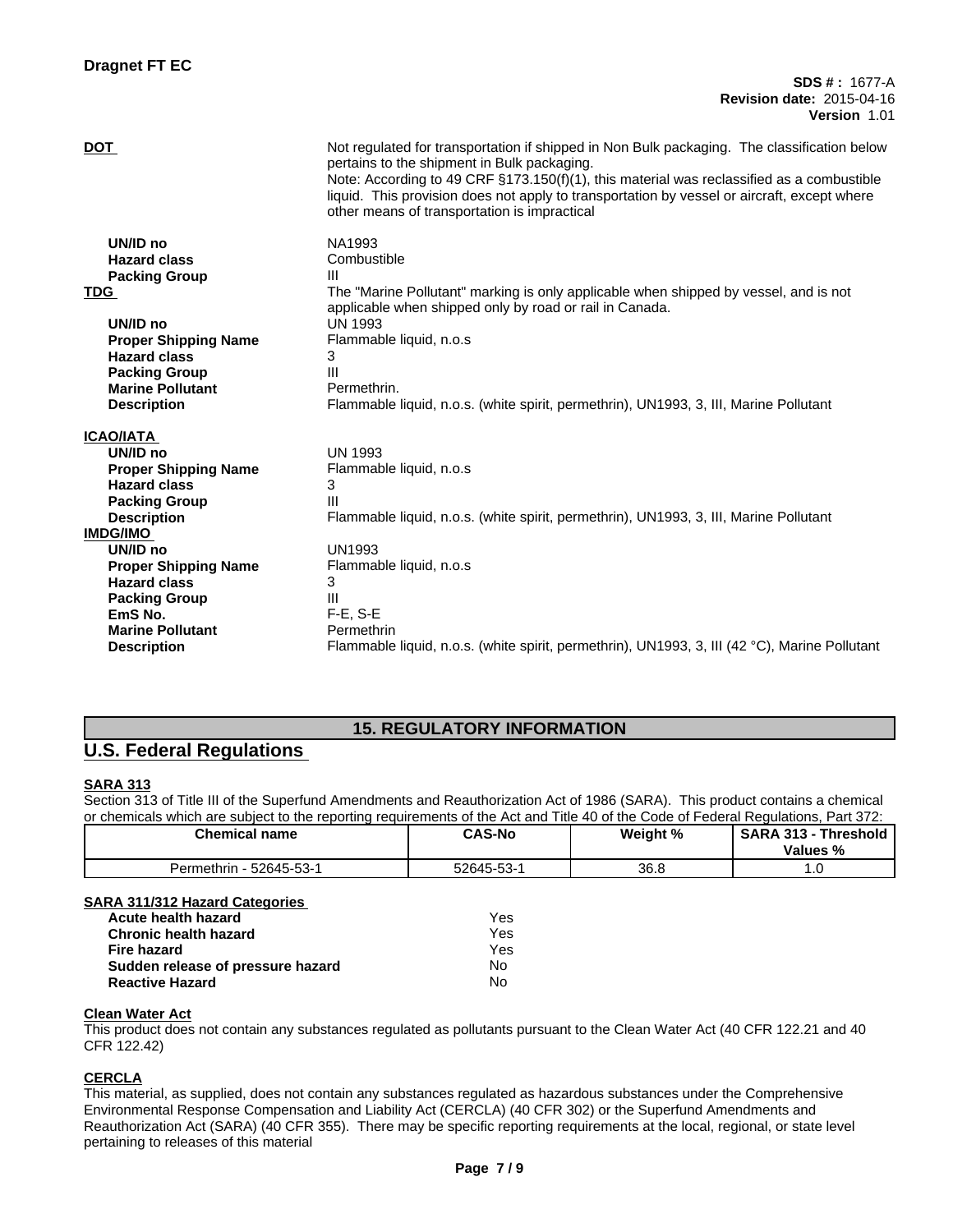### *FIFRA Information*

*This chemical is a pesticide product registered by the Environmental Protection Agency and is subject to certain labeling requirements under federal pesticide law. These requirements differ from the classification criteria and hazard information required for safety data sheets, and for workplace labels of non-pesticide chemicals. Following is the hazard information as required on the pesticide label:*

### *CAUTION*

*Harmful if swallowed, inhaled or absorbed through the skin. Causes skin irritation. This product is extremely toxic to fish and aquatic invertebrates.*

# **US State Regulations**

### **California Proposition 65**

This product does not contain any Proposition 65 chemicals.

### **U.S. State Right-to-Know Regulations**

| <b>Chemical name</b> | <b>New Jersey</b> | <b>Massachusetts</b> | Pennsylvania |
|----------------------|-------------------|----------------------|--------------|
| Permethrin           |                   |                      |              |
| 52645-53-1           |                   |                      |              |
| White spirit         |                   |                      | ,,           |
| 8052-41-3            |                   |                      |              |

## **International Inventories**

| <b>Component</b>                         | <b>TSCA</b><br>(United<br>States) | <b>DSL</b><br>(Canada) | <b>EINECS/ELI</b><br><b>NCS</b><br>(Europe) | <b>ENCS</b><br>(Japan) | China<br>(IECSC) | <b>KECL</b><br>(Korea) | <b>PICCS</b><br>(Philippines) | <b>AICS</b><br>(Australia) |
|------------------------------------------|-----------------------------------|------------------------|---------------------------------------------|------------------------|------------------|------------------------|-------------------------------|----------------------------|
| Permethrin<br>$36.8$ )<br>  52645-53-1 ( |                                   |                        | ⌒                                           | ⌒                      |                  | ∧                      |                               | $\lambda$<br>↗             |
| White spirit<br>8052-41-3 ( 10-30        | ∧                                 | ⌒                      | ⌒                                           | ⌒                      | ⌒                | ⌒                      |                               | $\lambda$                  |

**Mexico - Grade** Moderate risk, Grade 2

**WHMIS Hazard Class** B3 - Combustible liquid

D2B - Toxic materials





# **16. OTHER INFORMATION**

| <b>NFPA</b> | Hazards                    | .<br>abilitv      | .<br>ıbilitv     | <b>Special</b><br>Hazards               |
|-------------|----------------------------|-------------------|------------------|-----------------------------------------|
| <b>HMIS</b> | ົ∩*<br>. Hazards<br>.ealth | .<br>ilammabilitv | lPhvsical hazard | $\lambda$<br><b>Personal Protection</b> |

*\*Indicates a chronic health hazard.*

**Revision date:** 2015-04-16<br> **Revision note** Format Cha

**Format Change**